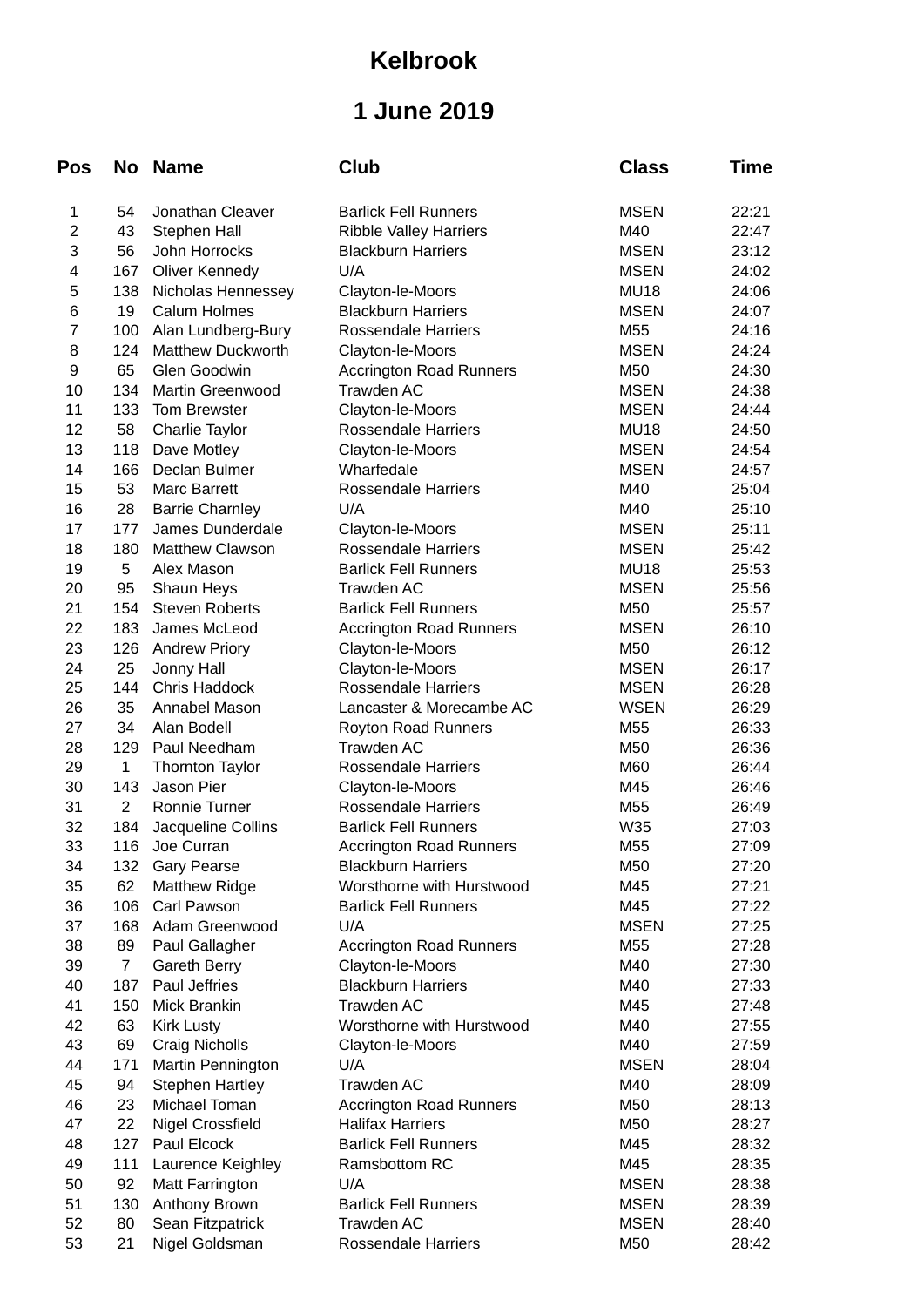| 54  | 99  | <b>Claire Vincent</b>       | Clayton-le-Moors               | <b>WSEN</b> | 28:45 |
|-----|-----|-----------------------------|--------------------------------|-------------|-------|
| 55  | 131 | Sarah Ridehalgh             | <b>Accrington Road Runners</b> | W40         | 29:00 |
| 56  | 181 | <b>Stephen Elliott</b>      | U/A                            | M40         | 29:03 |
| 57  | 83  | <b>Catherine Derbyshire</b> | <b>Accrington Road Runners</b> | W40         | 29:06 |
| 58  | 38  | Michael O'Donnell           | Clayton-le-Moors               | M40         | 29:09 |
| 59  | 51  | David Montague              | R4CF                           | M55         | 29:15 |
| 60  | 88  | <b>Robert Morrison</b>      | Clayton-le-Moors               | M45         | 29:22 |
| 61  | 119 | Stephen Biscomb             | Clayton-le-Moors               | M65         | 29:28 |
| 62  | 40  | Elizabeth Stephenson        | Clayton-le-Moors               | <b>WSEN</b> | 29:31 |
| 63  | 182 | Gary Thompson               | Love Trail Running             | M55         | 29:40 |
| 64  | 57  | <b>Stuart Hayton</b>        | <b>Trawden AC</b>              | M50         | 29:43 |
| 65  | 117 | Robert Quinn                | Rossendale Triathlon Club      | <b>MSEN</b> | 29:51 |
| 66  | 179 | Phil Carman                 | Nidd Valley                    | <b>MSEN</b> | 29:54 |
| 67  | 32  | Andy Bradley                | Clayton-le-Moors               | M50         | 29:56 |
| 68  | 137 | Mick Hughes                 | Trawden AC                     | M40         | 30:03 |
| 69  | 72  | Jamie Fox                   | <b>Barlick Fell Runners</b>    | M40         | 30:17 |
|     | 59  |                             |                                | M45         |       |
| 70  |     | Carl Carey                  | Clayton-le-Moors               |             | 30:29 |
| 71  | 169 | Joanne Perry                | Trawden AC                     | W40         | 30:32 |
| 72  | 29  | Cassandra Smedley           | Clayton-le-Moors               | W40         | 30:37 |
| 73  | 3   | Ken Taylor                  | <b>Rossendale Harriers</b>     | M70         | 30:42 |
| 74  | 153 | Ian Hollas                  | Trawden AC                     | M45         | 30:47 |
| 75  | 11  | Wayne Foster                | Worsthorne with Hurstwood      | M50         | 31:04 |
| 76  | 81  | Helen O'Rourke              | Clayton-le-Moors               | <b>WSEN</b> | 31:10 |
| 77  | 158 | <b>Andrew Hollas</b>        | <b>Accrington Road Runners</b> | M50         | 31:12 |
| 78  | 68  | <b>Heather Driver</b>       | <b>Barlick Fell Runners</b>    | W35         | 31:17 |
| 79  | 15  | <b>Craig Eccles</b>         | Clayton-le-Moors               | M45         | 31:18 |
| 80  | 46  | <b>Christopher Atherton</b> | Trawden AC                     | <b>MSEN</b> | 31:19 |
| 81  | 39  | Ian Smith                   | <b>Bolton United Harriers</b>  | M65         | 31:21 |
| 82  | 146 | Julie Townson               | <b>Trawden AC</b>              | W55         | 31:22 |
| 83  | 14  | <b>Steven Melling</b>       | <b>Rossendale Harriers</b>     | M60         | 31:28 |
| 84  | 172 | Sophie Howard               | <b>Rossendale Harriers</b>     | <b>WSEN</b> | 31:33 |
| 85  | 44  | Dawn Tibbs                  | Trawden AC                     | W45         | 31:35 |
| 86  | 142 | <b>Caroline Fleming</b>     | <b>Trawden AC</b>              | <b>W50</b>  | 31:38 |
| 87  | 6   | Tony Duffy                  | <b>Barlick Fell Runners</b>    | M45         | 31:46 |
| 88  | 55  | Suzanne Budgett             | <b>Horwich RMI Harriers</b>    | W55         | 31:50 |
| 89  | 156 | <b>Martin Gilmore</b>       | U/A                            | M50         | 31:54 |
| 90  | 105 | Chris Dunderdale            | U/A                            | <b>MSEN</b> | 31:56 |
| 91  | 70  | Jason Kay                   | Worsthorne with Hurstwood      | M40         | 31:57 |
| 92  | 152 | Rachel Thackray             | <b>Finch Coasters</b>          | W40         | 31:58 |
| 93  | 12  | Wayne Elcock                | Worsthorne with Hurstwood      | M40         | 32:00 |
| 94  | 149 | John McDonald               | <b>Trawden AC</b>              | M55         | 32:03 |
| 95  | 71  | Lee McCartney               | Worsthorne with Hurstwood      | M45         | 32:12 |
| 96  | 122 | David Greenwood             | Trawden AC                     | M55         | 32:18 |
| 97  | 185 | Janice Davies               | Clayton-le-Moors               | W45         | 32:20 |
| 98  | 112 | Paul Hammerton              | U/A                            | <b>MSEN</b> | 32:21 |
| 99  |     | Alan Archer                 |                                | M60         |       |
|     | 84  |                             | Clayton-le-Moors               |             | 32:21 |
| 100 | 82  | <b>Stuart Proctor</b>       | Clayton-le-Moors               | M40         | 32:22 |
| 101 | 73  | John Carman                 | <b>Trawden AC</b>              | M65         | 32:25 |
| 102 | 45  | Allan Boult                 | <b>Trawden AC</b>              | M55         | 32:35 |
| 103 | 74  | Paul Marsden                | <b>Trawden AC</b>              | M45         | 32:36 |
| 104 | 165 | Peter O'Gorman              | <b>Rossendale Harriers</b>     | M55         | 32:37 |
| 105 | 155 | Mark Walsh                  | U/A                            | M55         | 32:41 |
| 106 | 114 | Katharine Gregson           | <b>Accrington Road Runners</b> | W40         | 32:42 |
| 107 | 91  | <b>Ricky Billington</b>     | <b>Accrington Road Runners</b> | M45         | 32:48 |
| 108 | 79  | Lisa Ellis                  | Clayton-le-Moors               | W35         | 32:53 |
| 109 | 123 | Ian Hothersall              | <b>Trawden AC</b>              | M55         | 32:57 |
| 110 | 64  | Victoria Ridge              | Worsthorne with Hurstwood      | W35         | 32:58 |
| 111 | 115 | Liam Moden                  | <b>Accrington Road Runners</b> | M50         | 33:14 |
| 112 | 16  | <b>Robert Mager</b>         | Worsthorne with Hurstwood      | <b>MSEN</b> | 33:17 |
| 113 | 41  | Adam Stephenson             | Clayton-le-Moors               | <b>MSEN</b> | 33:26 |
| 114 | 17  | Michael Bunkham             | Worsthorne with Hurstwood      | <b>MSEN</b> | 33:27 |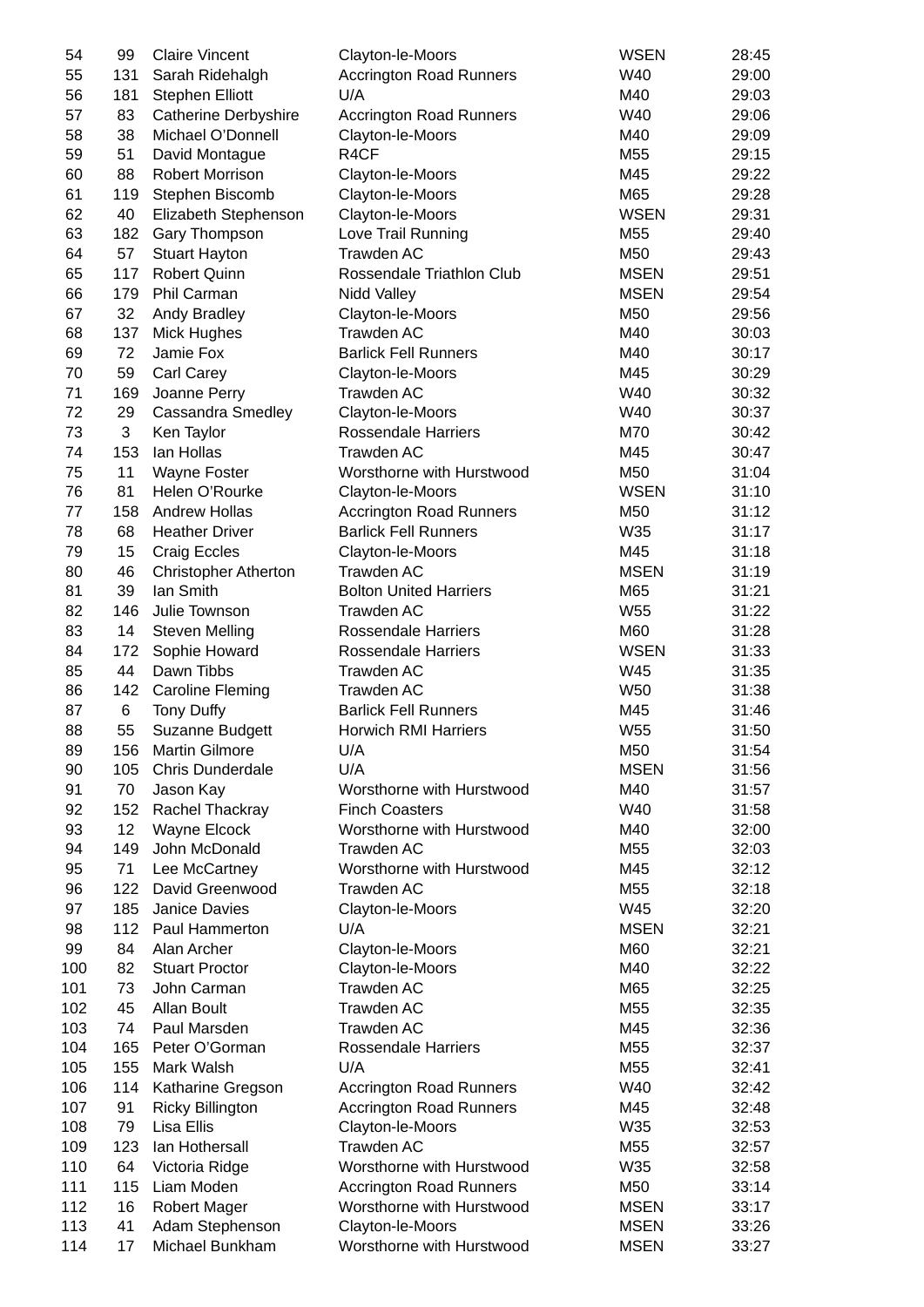| 115 | 87             | Andrew Tracey                            | Worsthorne with Hurstwood      | M50         | 33:29 |
|-----|----------------|------------------------------------------|--------------------------------|-------------|-------|
| 116 | 60             | Lynn Whittaker                           | Wharfedale                     | W55         | 33:44 |
| 117 | 47             | <b>Gary Sutcliffe</b>                    | Trawden AC                     | M45         | 33:50 |
| 118 | 140            | Helen Harrison                           | <b>Barlick Fell Runners</b>    | W35         | 33:55 |
| 119 | $\overline{4}$ | Chris Greenwood                          | U/A                            | M55         | 34:03 |
| 120 | 33             | Colin White                              | Clayton-le-Moors               | M45         | 34:10 |
| 121 | 20             | Karen Goldsman                           | <b>Rossendale Harriers</b>     | W55         | 34:14 |
| 122 | 147            | <b>Simon Moriarty</b>                    | <b>Holcombe Harriers</b>       | M45         | 34:15 |
| 123 | 98             | Martin O'Rourke                          | Clayton-le-Moors               | M55         | 34:48 |
| 124 | 136            | <b>Phillip Larter</b>                    | Trawden AC                     | M55         | 34:48 |
| 125 | 101            | Sissel Lundberg-Bury                     | <b>Rossendale Harriers</b>     | <b>W50</b>  | 34:49 |
| 126 | 157            | Rachel Gilmore                           | Clayton-le-Moors               | W45         | 34:54 |
| 127 | 75             | Leanne Ashworth                          | U/A                            | W35         | 35:01 |
| 128 | 110            | Jane Ryan                                | Clayton-le-Moors               | W40         | 35:09 |
| 129 | 37             | Nick Rawcliffe                           | Ossy Joggers                   | M50         | 35:12 |
| 130 | 125            | Sophie Carr                              | U/A                            | <b>WSEN</b> | 35:17 |
| 131 | 107            | Nicola Muller                            | <b>Barlick Fell Runners</b>    | W45         | 35:20 |
| 132 | 135            | <b>Mark Strutz</b>                       | <b>MGPT</b>                    | M45         | 35:21 |
|     |                |                                          |                                |             |       |
| 133 | 162            | <b>Isabel Hartley</b><br>Michelle Sumner | Trawden AC                     | <b>WU18</b> | 35:33 |
| 134 | 113            |                                          | U/A                            | W35         | 35:37 |
| 135 | 78             | Mick James                               | Trawden AC                     | M60         | 36:01 |
| 136 | 66             | <b>Tony Pilling</b>                      | Trawden AC                     | M50         | 36:04 |
| 137 | 85             | Diane Macdonald                          | <b>Barlick Fell Runners</b>    | W45         | 36:20 |
| 138 | 148            | Pamela Moriarty                          | <b>Holcombe Harriers</b>       | W45         | 36:20 |
| 139 | 176            | Daniel Cowgill                           | U/A                            | <b>MSEN</b> | 36:24 |
| 140 | 175            | <b>Carole Bailey</b>                     | <b>Fylde Coast Runners</b>     | W40         | 36:25 |
| 141 | 8              | <b>Tony Giles</b>                        | Ossy Joggers                   | M50         | 36:52 |
| 142 | 120            | Pamela McCullagh                         | <b>Accrington Road Runners</b> | W40         | 37:01 |
| 143 | 160            | Helen Beech                              | Trawden AC                     | W35         | 37:10 |
| 144 | 109            | Jean Rawlinson                           | <b>Barlick Fell Runners</b>    | W65         | 37:20 |
| 145 | 121            | Sarah Owen Jones                         | <b>Barlick Fell Runners</b>    | <b>WSEN</b> | 37:45 |
| 146 | 141            | <b>Ross Whittaker</b>                    | U/A                            | <b>MSEN</b> | 37:46 |
| 147 | 163            | Jackie Balchin                           | Rossendale Triathlon Club      | W55         | 37:50 |
| 148 | 96             | Lee Beckett                              | U/A                            | <b>MSEN</b> | 37:54 |
| 149 | 67             | Natasha Newell                           | <b>Trawden AC</b>              | W45         | 38:01 |
| 150 | 178            | Rebecca Carman                           | Nidd Valley                    | W35         | 38:06 |
| 151 | 31             | Loaune Frances                           | Trawden AC                     | W40         | 38:17 |
| 152 | 128            | Sarah Helliwell                          | Clayton-le-Moors               | W35         | 38:19 |
| 153 | 76             | <b>Robert Smith</b>                      | Trawden AC                     | M65         | 38:24 |
| 154 | 145            | Jen Townson                              | Trawden AC                     | <b>WSEN</b> | 38:29 |
| 155 | 108            | Marie Beech                              | <b>Barlick Fell Runners</b>    | W45         | 38:36 |
| 156 | 139            | Aaron McGuire                            | U/A                            | M40         | 38:47 |
| 157 | 49             | Maggie Bugler                            | <b>Barlick Fell Runners</b>    | W50         | 39:10 |
| 158 | 48             | Jacqueline Bonsall                       | <b>Barlick Fell Runners</b>    | <b>W50</b>  | 39:11 |
| 159 | 42             | Hayley Copeman                           | Worsthorne with Hurstwood      | W50         | 39:21 |
| 160 | 103            | Elaine Corcoran                          | Trawden AC                     | W40         | 39:39 |
| 161 | 86             | Nicholas Martin                          | U/A                            | M50         | 40:39 |
| 162 | 164            | <b>Tracey Cooper</b>                     | U/A                            | W50         | 40:51 |
| 163 | 159            | Gavin Spencer                            | U/A                            | <b>MSEN</b> | 40:54 |
| 164 | 27             | <b>Ashley Stott</b>                      | U/A                            | <b>MSEN</b> | 40:59 |
| 165 | 102            | Julia Taylor                             | Clayton-le-Moors               | W60         | 41:04 |
| 166 | 26             | <b>Karin Goss</b>                        | Clayton-le-Moors               | W70         | 41:08 |
| 167 | 151            | <b>Stuart Hartley</b>                    | U/A                            | M60         | 41:24 |
| 168 | 90             | Neil Hargreaves                          | U/A                            | M70         | 41:36 |
| 169 | 104            | <b>Geraldine Varley</b>                  | Clayton-le-Moors               | W55         | 41:47 |
| 170 | 13             | David Scott                              | Clayton-le-Moors               | M75         | 42:32 |
| 171 | 93             | Marie Fisher                             | Trawden AC                     | W40         | 42:43 |
| 172 | 77             | <b>Charis Rowlands</b>                   | Trawden AC                     | W50         | 43:27 |
| 173 | 10             | Deborah Giles                            |                                | W40         |       |
|     |                |                                          | Ossy Joggers                   |             | 44:15 |
| 174 | 97             | Damian Sharples                          | Clayton-le-Moors               | <b>MSEN</b> | 46:06 |
| 175 | 50             | Abi Richardson                           | <b>Barlick Fell Runners</b>    | <b>WSEN</b> | 47:10 |